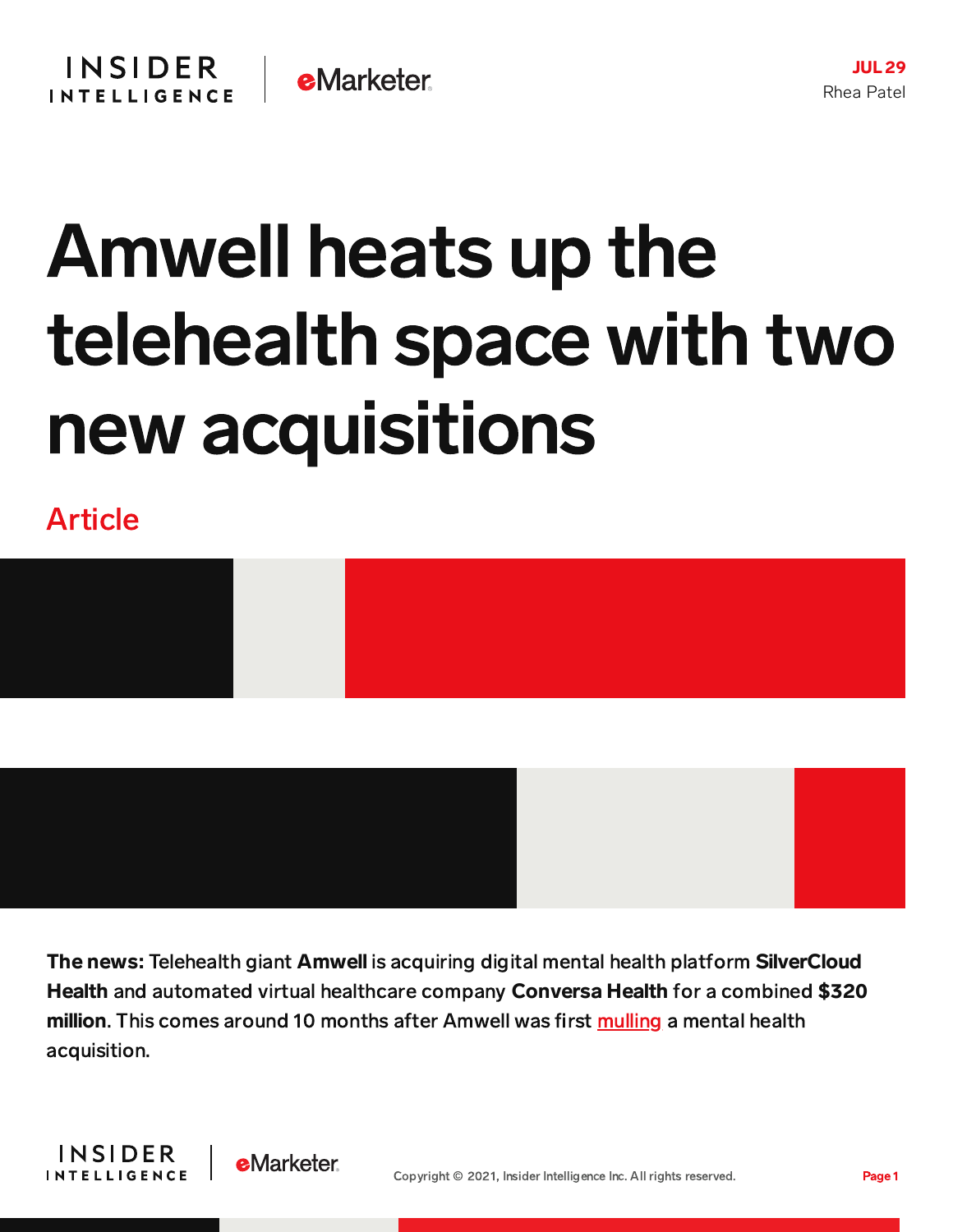- These acquisitions will expand Amwell's ability to provide care in between one-off virtual visits using interactive digital therapies and technologies.
- Further, Amwell will now have access to a larger client base of health systems, insurers, and employers, and be able to expand its footprint to new markets, where SilverCloud and Conversa Health already operate. The deals are set to close in this quarter.

More on this: SilverCloud is a mental health digital therapeutics (DTx) platform that offers virtual [programs](https://www.silvercloudhealth.com/on-demand-digital-mental-health-and-wellbeing-programs) based on cognitive behavioral therapy (CBT) that guide users through therapy, mindfulness tools, and interactive modules.

- The programs are **evidence-based and clinically validated**: They've demonstrated the same efficacy level as in-person care for around 20% of users with a diagnosable mental health condition, and have helped 65% of users to decrease their symptoms of anxiety and depression.
- Acquiring SilverCloud not only burnishes Amwell's suite of mental health solutions, but it also brings its impressive list of 300+ healthcare partners, including Kaiser Permanente, Optum, Providence Health, and the UK's National Health Service into the fold.—partnerships it can potentially leverage down the line to upsell its other virtual care products.

On the other hand, Conversa Health's Virtual Care and Triage Platform combines remote monitoring, analytics, and patient engagement features to enable more efficient, personalized care.

- Amwell can now join Conversa Health's care coordination and patient engagement capabilities with its own telehealth solutions to further boost patient experience and outcomes.
- For example, Northwell Health [uses](https://medcitynews.com/2018/10/northwell-health-conversa/?rf=1) Conversa Health's tech to remotely manage, monitor, and engage with patients to ensure a patient's health journey is making progress in between visits.

A prediction we got right: We **[posited](https://content-na1.emarketer.com/amwell-s-65-annual-growth-could-mean-it-s-ready-follow-teladoc-s-footsteps-scoop-up-dtx-firm) that Amwell would scoop up a DT**x company after it released its Q4 2020 financial results back in March.

This move also falls in line with a prediction we made last year in our Digital Therapeutics Report, calling out [SilverCloud](https://content-na1.emarketer.com/digital-therapeutics-report) specifically and how telehealth vendors would integrate DTx for mental health or chronic conditions to capture a larger segment of consumers.

**INSIDER** 

**INTELLIGENCE** 

**e**Marketer